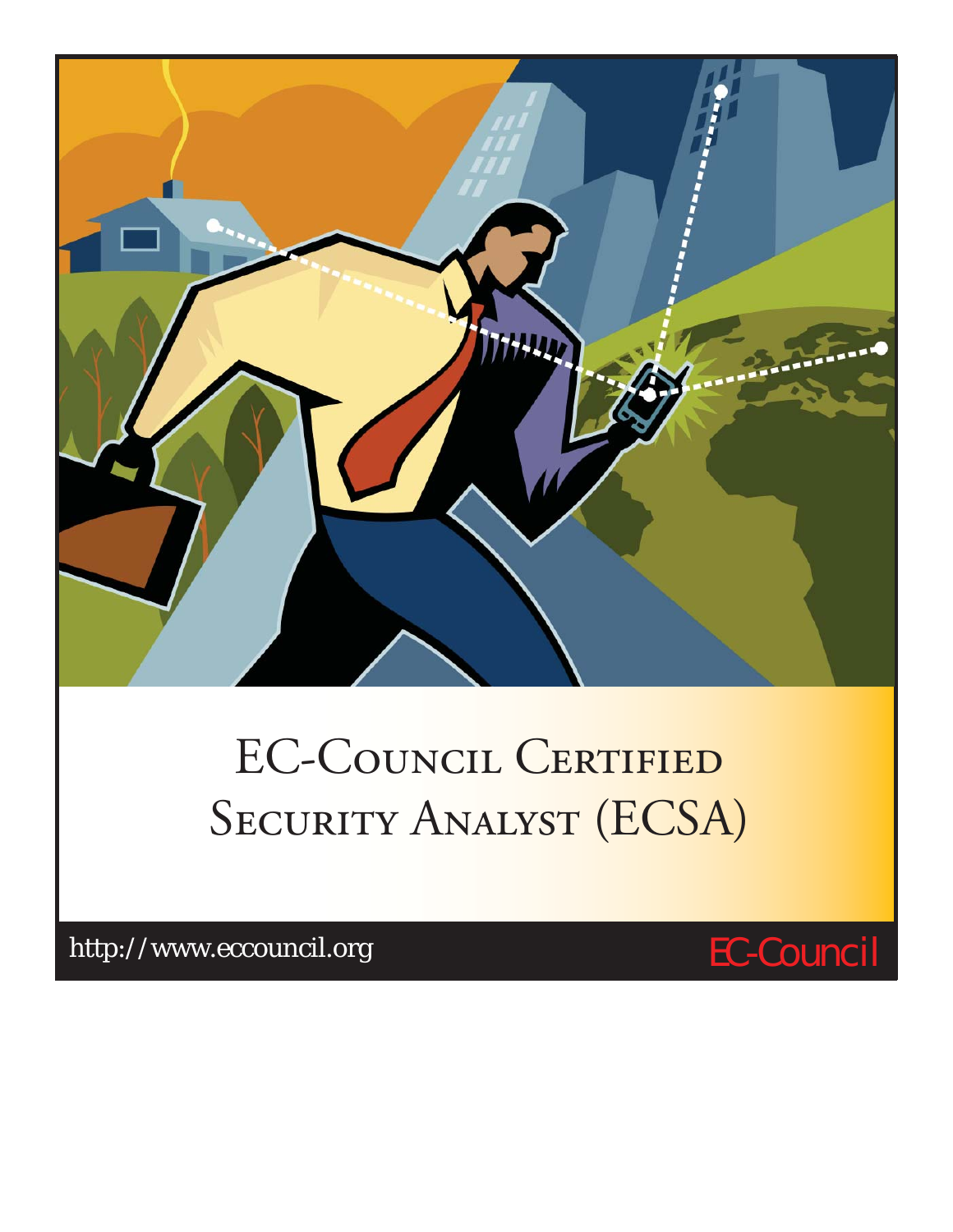

### Introduction

EC-Council Certified Security Analyst (ECSA) complements the Certified Ethical Hacker (CEH) certification by exploring the analytical phase of ethical hacking. While CEH exposes the learner to hacking tools and technologies, ECSA takes it a step further by exploring how to analyze the outcome from these tools and technologies. Through groundbreaking penetration testing methods and techniques, ECSA class helps students perform the intensive assessments required to effectively identify and mitigate risks to the security of the infrastructure.

This makes ECSA a relevant milestone towards achieving EC-Council's Licensed penetration Tester, which also ingrains the learner in the business aspect of penetration testing. The Licensed Penetration Tester standardizes the knowledge base for penetration testing professionals by incorporating the best practices followed by experienced experts in the field.

The objective of EC-Council Certified Security Analyst is to add value to experienced security professionals by helping them analyze the outcomes of their tests. ECSA leads the learner into the advanced stages of ethical hacking.

### Advanced Penetration Testing and Security Analysis

The ECSA/LPT training program is a highly interactive 5-day security class designed to teach Security Professionals the advanced uses of the available methodologies, tools and techniques required to perform comprehensive information security tests. Students will learn how to design, secure and test networks to protect your organization from the threats hackers and crackers pose. By teaching the LPT methodology and ground breaking techniques for security and penetration testing, this class will help you perform the intensive assessments required to effectively identify and mitigate risks to the security of your infrastructure. As students learn to identify security problems, they also learn how to avoid and eliminate them, with the class providing complete coverage of analysis and network security-testing topics.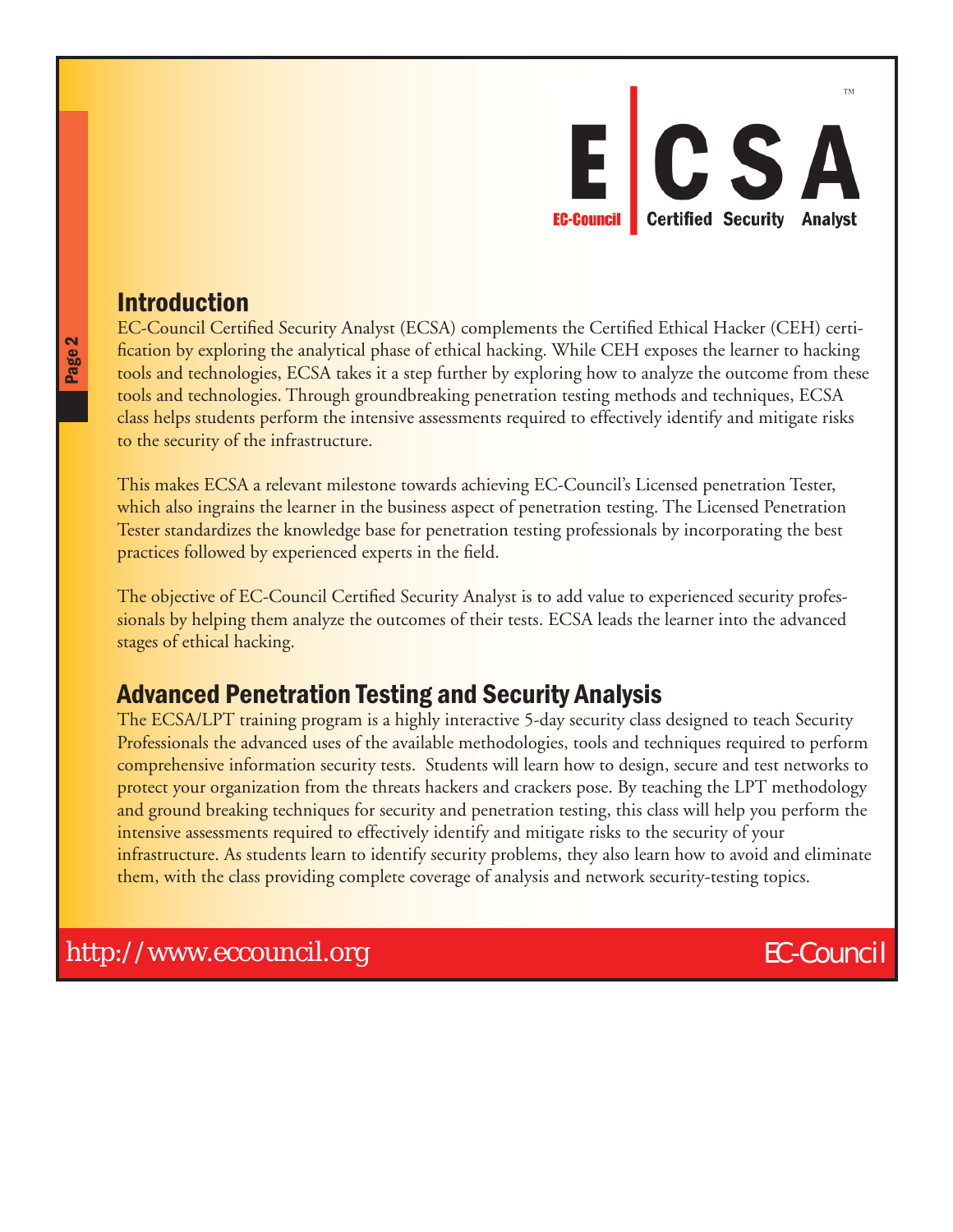# **Requirements**

Pass exam 412-79 to achieve EC-Council Certified Security Analyst (ECSA) certification. Benefits ECSA is for experienced hands in the industry and is backed by a curriculum designed by the best in the field. Greater industry acceptance as seasoned security professional. Learn to analyze the outcomes from using security tools and security testing techniques. Requirement for the LPT certification.Certification

# Exam

Students will be prepared for EC-Council's ECSA exam 412-79 on the last day of the class. This certification is also pre-requisite to EC-Council's Licensed Penetration Tester Program.

# Frequently Asked Questions

#### **1. How does ECSA deliver value to a security professional like me?**

ECSA teaches you to interpret and analyze outcomes you come across during routine and exceptional security testing. It helps you analyze the symptoms and pin point the causes of those symptoms which reflect the security posture of the network.

### **2. Why should I take ECSA when I am already certified as a security professional?**

Most security certifications highlight the management aspects or the technical aspects alone. ECSA helps you bridge the gap to a certain extent by helping you detect the causes of security lapses and what implications it might carry for the management. This leads you to a step closer to becoming a licensed penetration tester, where you become a complete penetration testing professional.

### **3. How does ECSA deliver value to the enterprise's security team?**

Having an ECSA on your enterprise security team will enhance value to the team as you would have a professional aboard who is exposed to advanced security testing and proficient to make studied analysis of the situation.

### **4. How is ECSA different from CEH?**

CEH exposes the learner to various hacking tools and techniques, while ECSA exposes the learner to the analysis and interpretation of results obtained from using those tools and techniques.

### **5. I have over three years experience in the industry. Should I opt for ECSA instead of CEH?**

ECSA is not a replacement for CEH. CEH provides the learner with the foundation ground over which you can fortify your skills using knowledge gained from ECSA

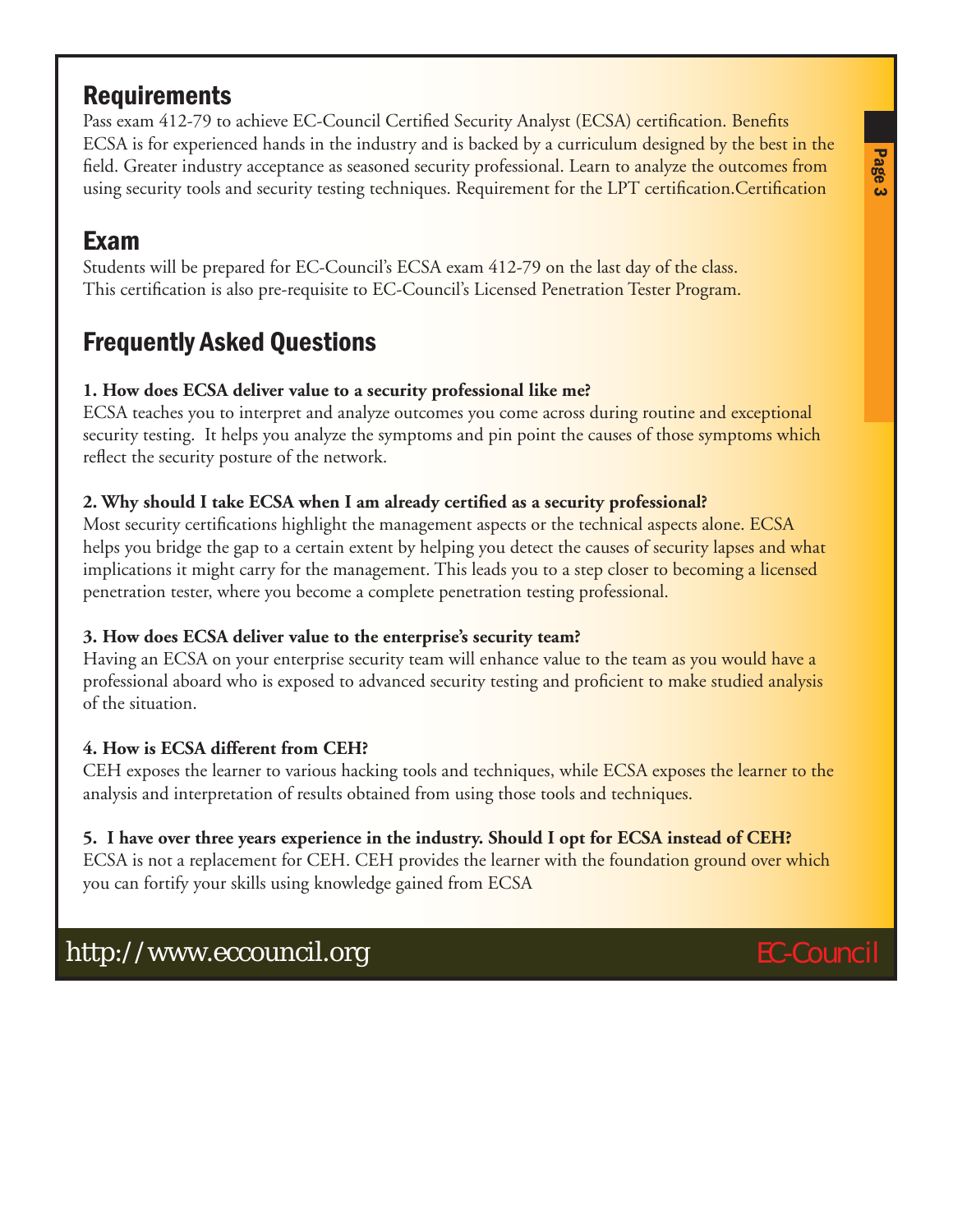#### **6. How long is the training?**

The ECSA and LPT training are combined into a single ECSA/LPT Certification Boot camp class. The duration of this boot camp is 5 days. You will be prepared for ECSA and LPT certification at the end of this class.

#### **7. What is the cost of the exam?**

The ECSA exam costs USD 300.00

### Course Description

ECSA/LPT is a security class like no other! Providing real world hands on experience, it is the only indepth Advanced Hacking and Penetration Testing class available that covers testing in all modern infrastructures, operating systems and application environments.

EC-Council's Certified Security Analyst/LPT program is a highly interactive 5-day security class designed to teach Security Professionals the advanced uses of the LPT methodologies, tools and techniques required to perform comprehensive information security tests. Students will learn how to design, secure and test networks to protect your organization from the threats hackers and crackers pose. By teaching the tools and ground breaking techniques for security and penetration testing, this class will help you perform the intensive assessments required to effectively identify and mitigate risks to the security of your infrastructure. As students learn to identify security problems, they also learn how to avoid and eliminate them, with the class providing complete coverage of analysis and network security-testing topics.

## Who Should Attend

Network server administrators, Firewall Administrators, Security Testers, System Administrators and [Risk Assessment](http://www.eccouncil.org/Certification/ec-council-certified-security-analyst) professionals.

### Duration:

 $5$  days  $(9:00 - 5:00)$  Certification

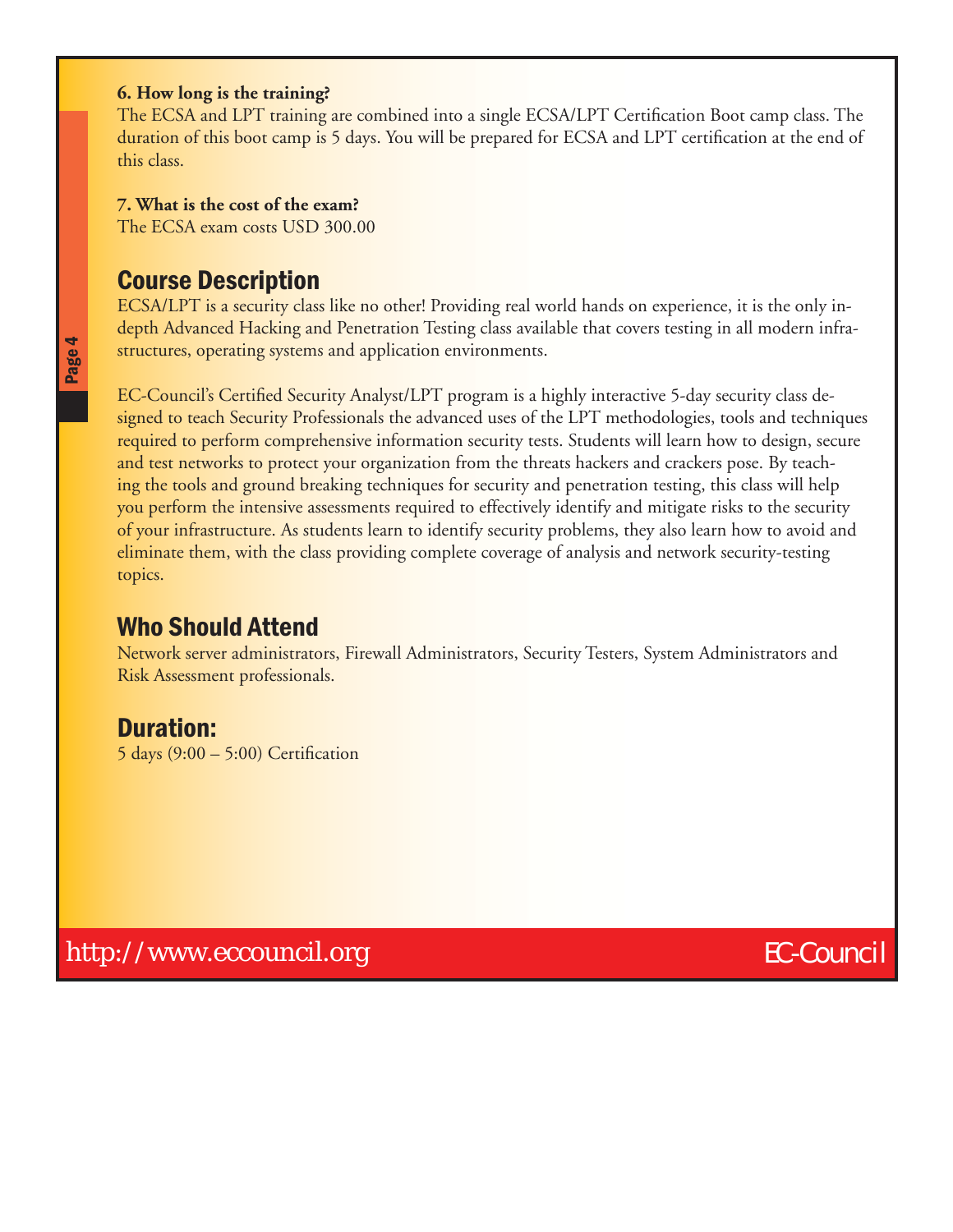## Course Outline v4

## ECSA/LPT Certification Bootcamp

#### **Module 1: The Need for Security Analysis**

What Are We Concerned About? So What Are You Trying To Protect? Why Are Intrusions So Often Successful? What Are The Greatest Challenges? Environmental Complexity New Technologies New Threats, New Exploits Limited Focus Limited Expertise Authentication Authorization Confidentiality Integrity Availability Nonrepudiation We Must Be Diligento:p> Threat Agents Assessment Questions How Much Security is Enough? Risk Simplifying Risk Risk Analysis Risk Assessment Answers Seven Questions Steps of Risk Assessment Risk Assessment Values Information Security Awareness Security policies Types of Policies Promiscuous Policy Permissive Policy

Page 5

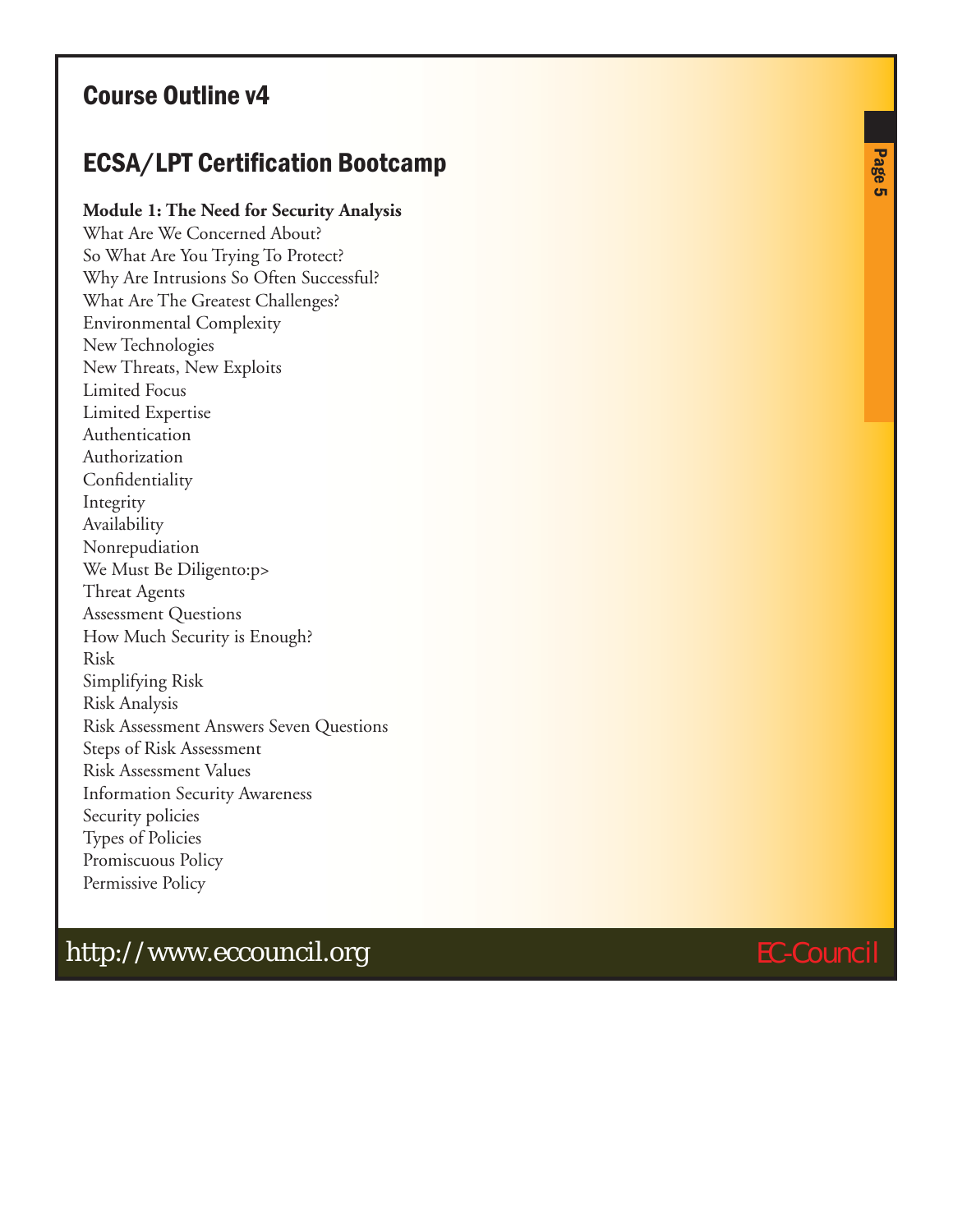Prudent Policy Paranoid Policy Acceptable-Use Policy User-Account Policy Remote-Access Policy Information-Protection Policy Firewall-Management Policy Special-Access Policy Network-Connection Policy Business-Partner Policy Other Important Policies Policy Statements Basic Document Set of Information Security Policies ISO 17799 Domains of ISO 17799 No Simple Solutions U.S. Legislation California SB 1386 Sarbanes-Oxley 2002 Gramm-Leach-Bliley Act (GLBA) Health Insurance Portability and Accountability Act (HIPAA) USA Patriot Act 2001 U.K. Legislation How Does This Law Affect a Security Officer? The Data Protection Act 1998 The Human Rights Act 1998 Interception of Communications The Freedom of Information Act 2000 The Audit Investigation and Community Enterprise Act 2005

#### **Module 2: Advanced Googling**

Site Operator intitle:index.of error | warning login | logon username | userid | employee.ID | "your username is" password | passcode | "your password is"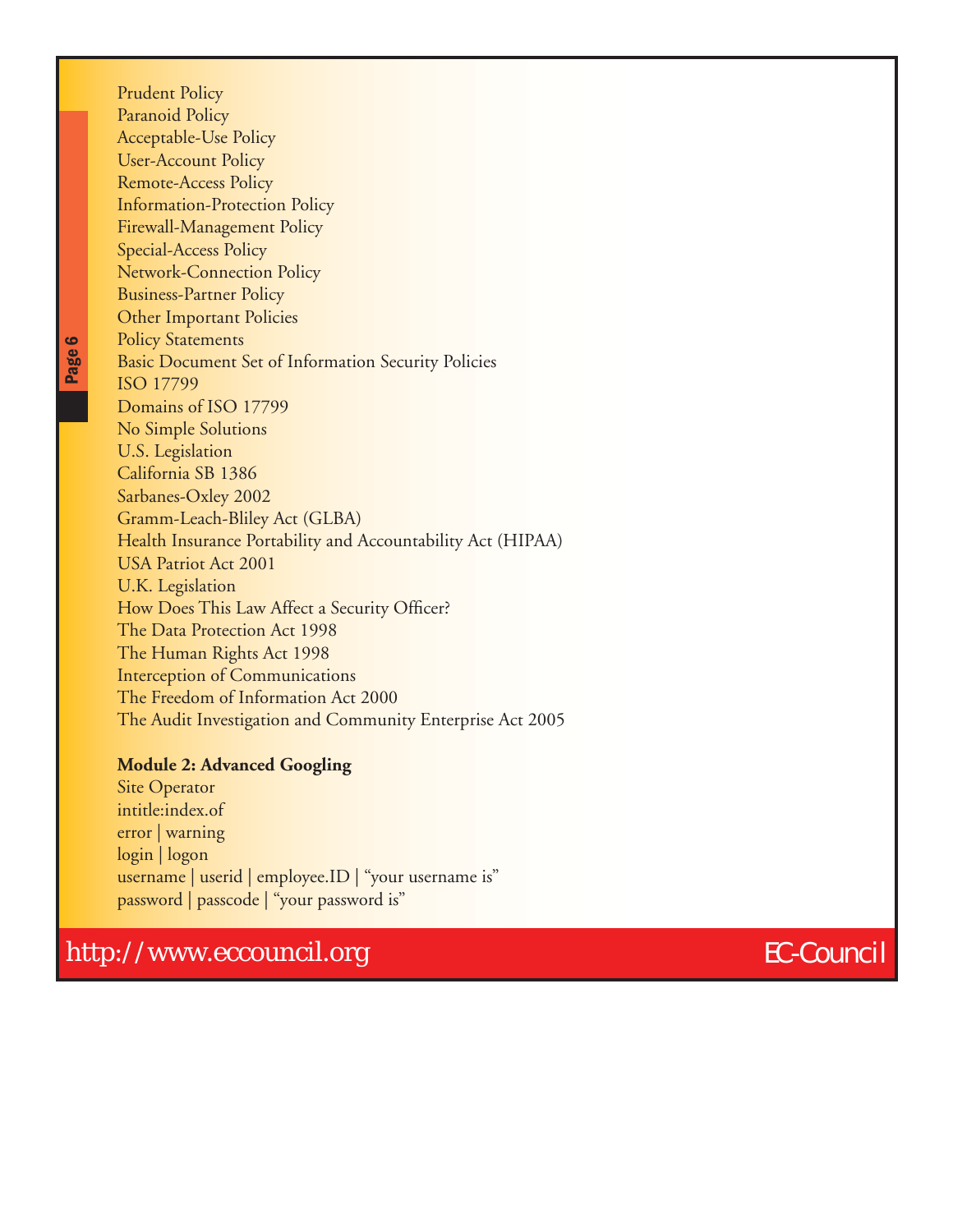admin | administrator admin login –ext:html –ext:htm –ext:shtml –ext:asp –ext:php inurl:temp | inurl:tmp | inurl:backup | inurl:bak intranet | help.desk Locating Public Exploit Sites Locating Exploits Via Common Code Strings Searching for Exploit Code with Nonstandard Extensions Locating Source Code with Common Strings Locating Vulnerable Targets Locating Targets Via Demonstration Pages "Powered by" Tags Are Common Query Fodder for Finding Web Applications Locating Targets Via Source Code Vulnerable Web Application Examples Locating Targets Via CGI Scanning A Single CGI Scan-Style Query Directory Listings Finding IIS 5.0 Servers Web Server Software Error Messages IIS HTTP/1.1 Error Page Titles "Object Not Found" Error Message Used to Find IIS 5.0 Apache Web Server Apache 2.0 Error Pages Application Software Error Messages ASP Dumps Provide Dangerous Details Many Errors Reveal Pathnames and Filenames CGI Environment Listings Reveal Lots of Information Default Pages A Typical Apache Default Web Page Locating Default Installations of IIS 4.0 on Windows NT 4.0/OP Default Pages Query for Web Server Outlook Web Access Default Portal Searching for Passwords Windows Registry Entries Can Reveal Passwords Usernames, Cleartext Passwords, and Hostnames!

Page<br>Page

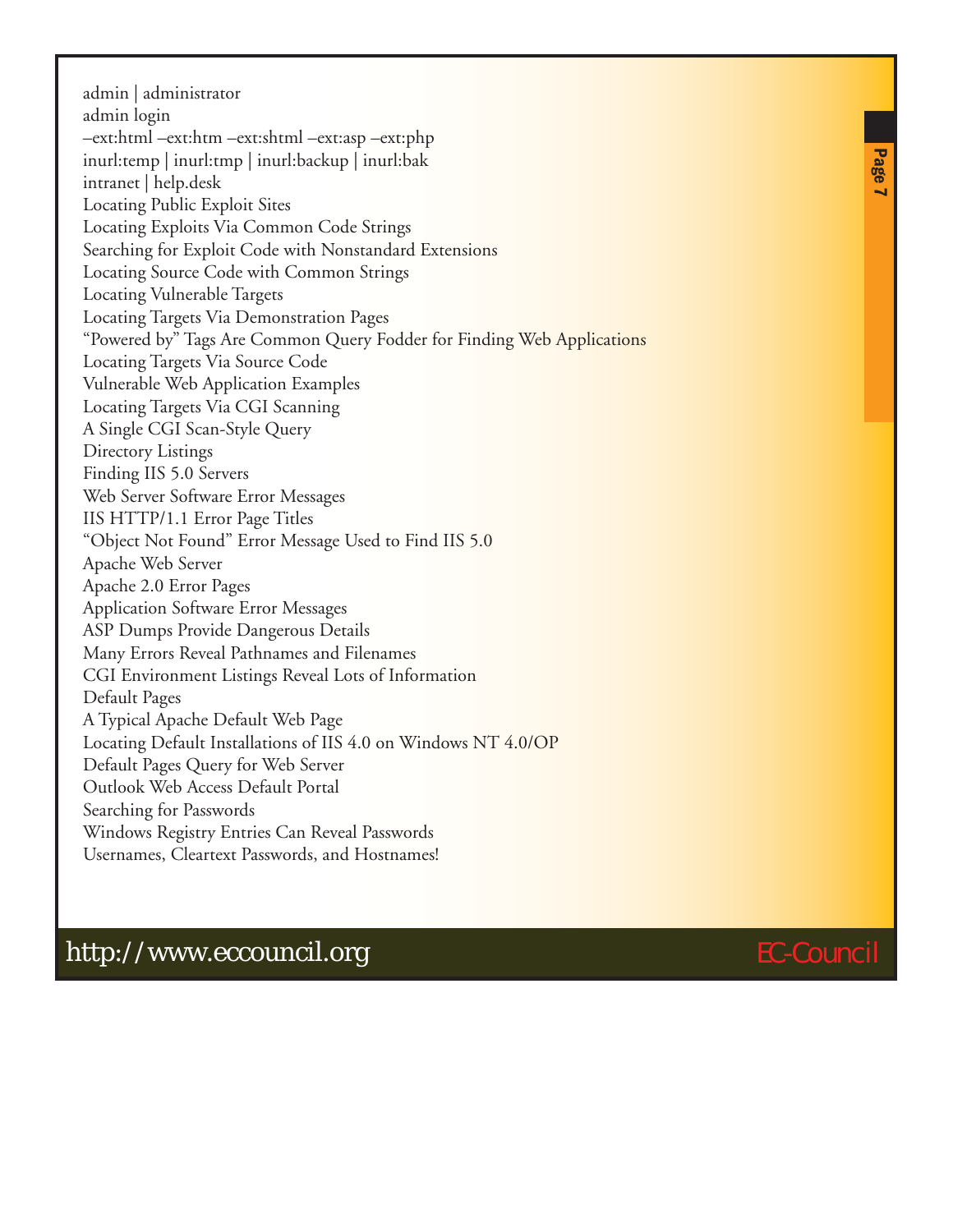| <b>Module III: TCP/IP Packet Analysis</b>                                      |
|--------------------------------------------------------------------------------|
| <b>TCP/IP Model</b>                                                            |
| <b>Application Layer</b>                                                       |
| <b>Transport Layer</b>                                                         |
| <b>Internet Layer</b>                                                          |
| Network Access Layer                                                           |
| Comparing OSI and TCP/IP                                                       |
| Addressing                                                                     |
| <b>IPv4</b> Addresses                                                          |
| <b>IP Classes of Addresses</b>                                                 |
| <b>Reserved IP Addresses</b>                                                   |
| <b>Private Addresses</b>                                                       |
| Subnetting                                                                     |
| IPv4 and IPv6                                                                  |
| <b>Transport Layer</b>                                                         |
| <b>Flow Control</b>                                                            |
| Three-Way Handshake                                                            |
| <b>TCP/IP Protocols</b>                                                        |
| <b>TCP</b> Header                                                              |
| IP Header                                                                      |
| <b>IP Header: Protocol Field</b>                                               |
| <b>UDP</b>                                                                     |
| <b>TCP and UDP Port Numbers</b>                                                |
| <b>Port Numbers</b>                                                            |
| <b>TCP Operation</b>                                                           |
| Synchronization or 3-way Handshake                                             |
| Denial of Service (DoS) Attacks                                                |
| DoS Syn Flooding Attack                                                        |
| Windowing                                                                      |
| Acknowledgement                                                                |
| <b>Windowing and Window Sizes</b>                                              |
| Simple Windowing                                                               |
| <b>Sliding Windows</b>                                                         |
| <b>Sequencing Numbers</b>                                                      |
| Positive Acknowledgment and Retransmission (PAR)                               |
| <b>UDP</b> Operation                                                           |
| Port Numbers Positioning between Transport and Application Layer (TCP and UDP) |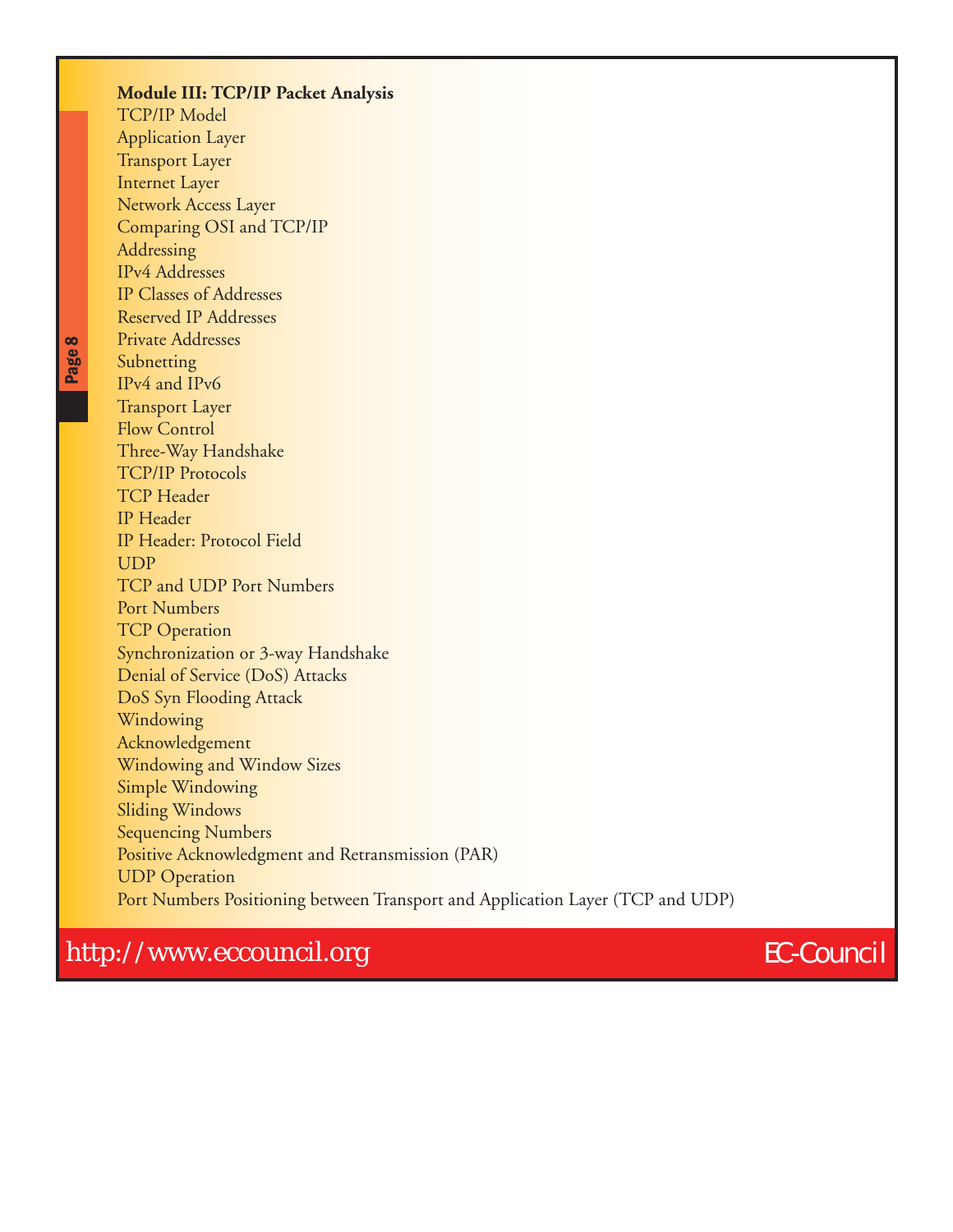Port Numbers http://www.iana.org/assignments/port-numbers What Makes Each Connection Unique? Internet Control Message Protocol (ICMP) Error Reporting and Error Correction ICMP Message Delivery Format of an ICMP Message Unreachable Networks Destination Unreachable Message ICMP Echo (Request) and Echo Reply Detecting Excessively Long Routes IP Parameter Problem ICMP Control Messages ICMP Redirects Clock Synchronization and Transit Time Estimation Information Requests and Reply Message Formats Address Masks Router Solicitation and Advertisement

#### **Module 4: Advanced Sniffing Techniques**

What is Wireshark? Wireshark: Filters IP Display Filters Example Wireshark: Tshark Wireshark: Editcap Wireshark: Mergecap Wireshark: Text2pcap Using Wireshark for Network Troubleshooting Network Troubleshooting Methodology Using Wireshark for System Administration ARP Problems ICMP Echo Request/Reply Header Layout TCP Flags TCP SYN Packet Flags Bit Field Capture Filter Examples Scenario 1: SYN no SYN+ACK

# http://www.eccouncil.org extends the extension of the EC-Council

Page 9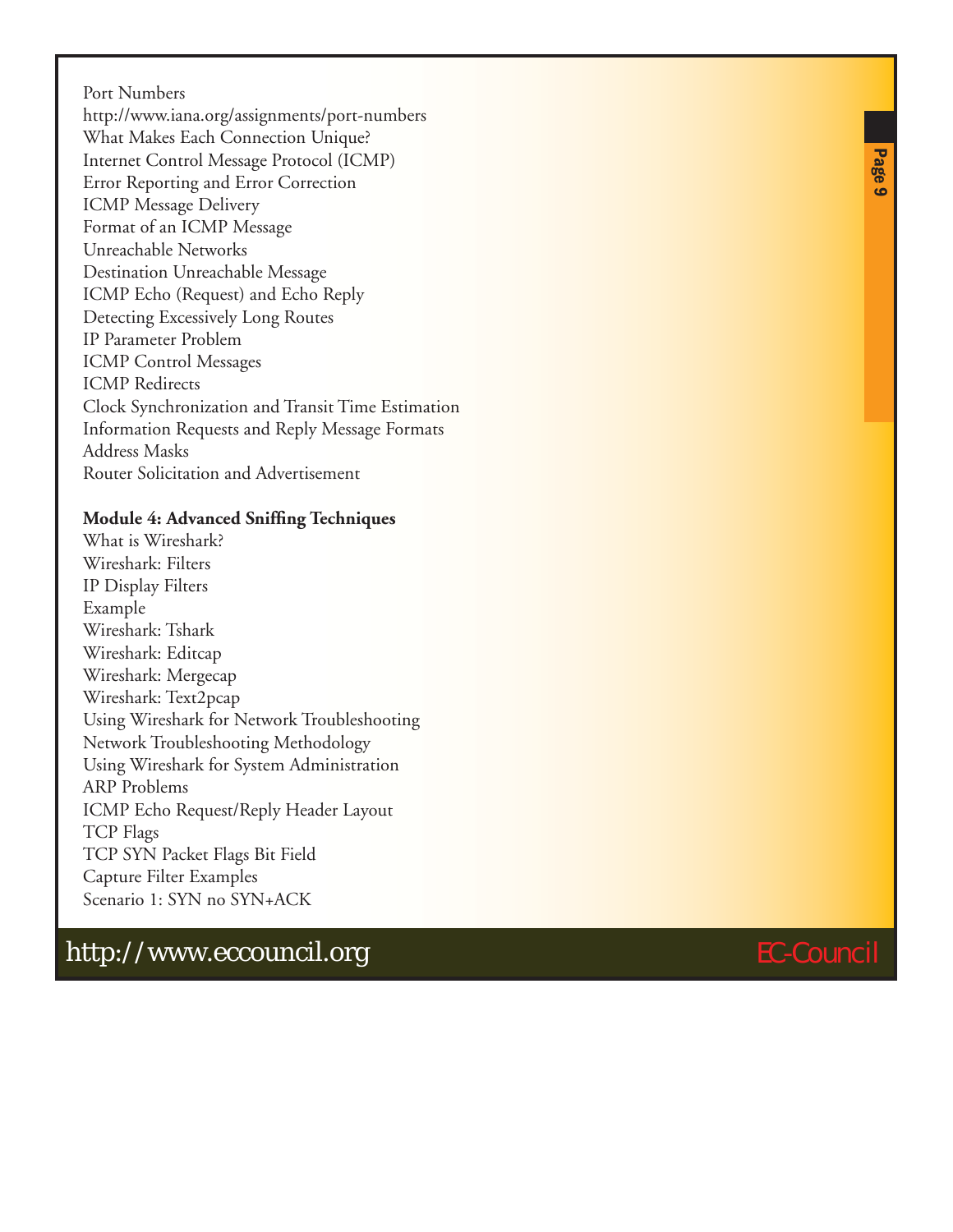Scenario 2: SYN Immediate Response RST Scenario 3: SYN SYN+ACK ACK § Using Wireshark for Security Administration Detecting Internet Relay Chat Activity Wireshark as a Detector for Proprietary Information Transmission Sniffer Detection Wireless Sniffing with Wireshark AirPcap Using Channel Hopping Interference and Collisions Recommendations for Sniffing Wireless Analyzing Wireless Traffic IEEE 802.11 Header IEEE 802.11 Header Fields Filters Filtering on Source MAC Address and BSSID Filtering on BSSID Filter on SSID Wireless Frame Types Filters Unencrypted Data Traffic Identifying Hidden SSIDs Revealed SSID Identifying EAP Authentication Failures Identifying the EAP Type Identifying Key Negotiation Properties EAP Identity Disclosure Identifying WEP Identifying TKIP and CCMP Identifying IPSec/VPN Decrypting Traffic Scanning TCP Connect Scan SYN Scan XMAS Scan Null Scan Remote Access Trojans NetBus Analysis

Page 10

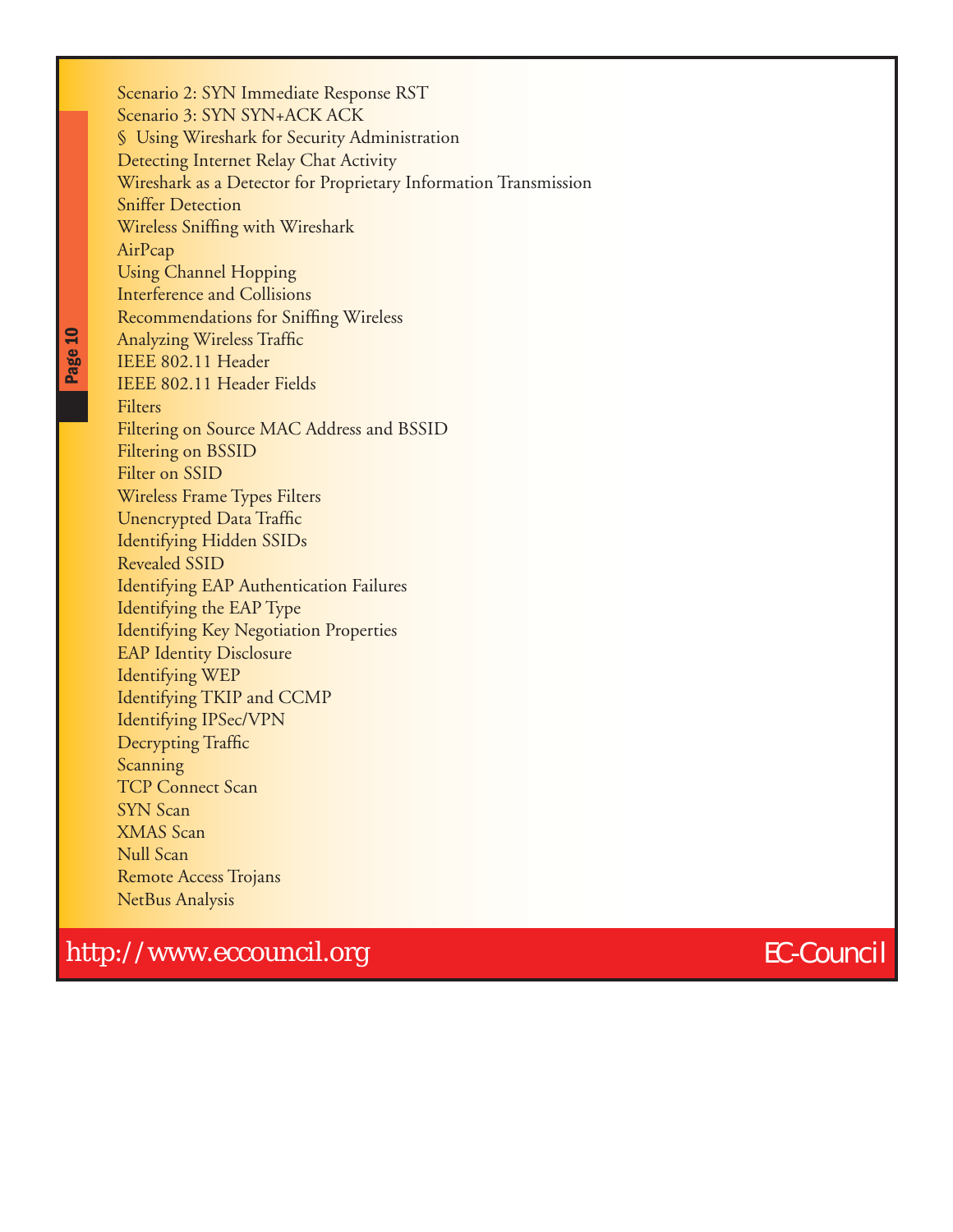Trojan Analysis Example NetBus Analysis

#### **Module 5: Vulnerability Analysis with Nessus**

Nessus Features of Nessus Nessus Assessment Process Nessus: Scanning Nessus: Enumeration Nessus: Vulnerability Detection Configuring Nessus Updating Nessus Plug-Ins Using the Nessus Client Starting a Nessus Scan Generating Reports Data Gathering Host Identification Port Scan SYN scan Timing Port Scanning Rules of Thumb Plug-in Selection Dangerous plugins Scanning Rules of Thumb Report Generation Reports: Result Identifying False Positives Suspicious Signs False Positives Examples of False Positives Writing Nessus Plugins Writing a Plugin Installing and Running the Plugin Nessus Report with output from our plugin Security Center http://www.tenablesecurity.com

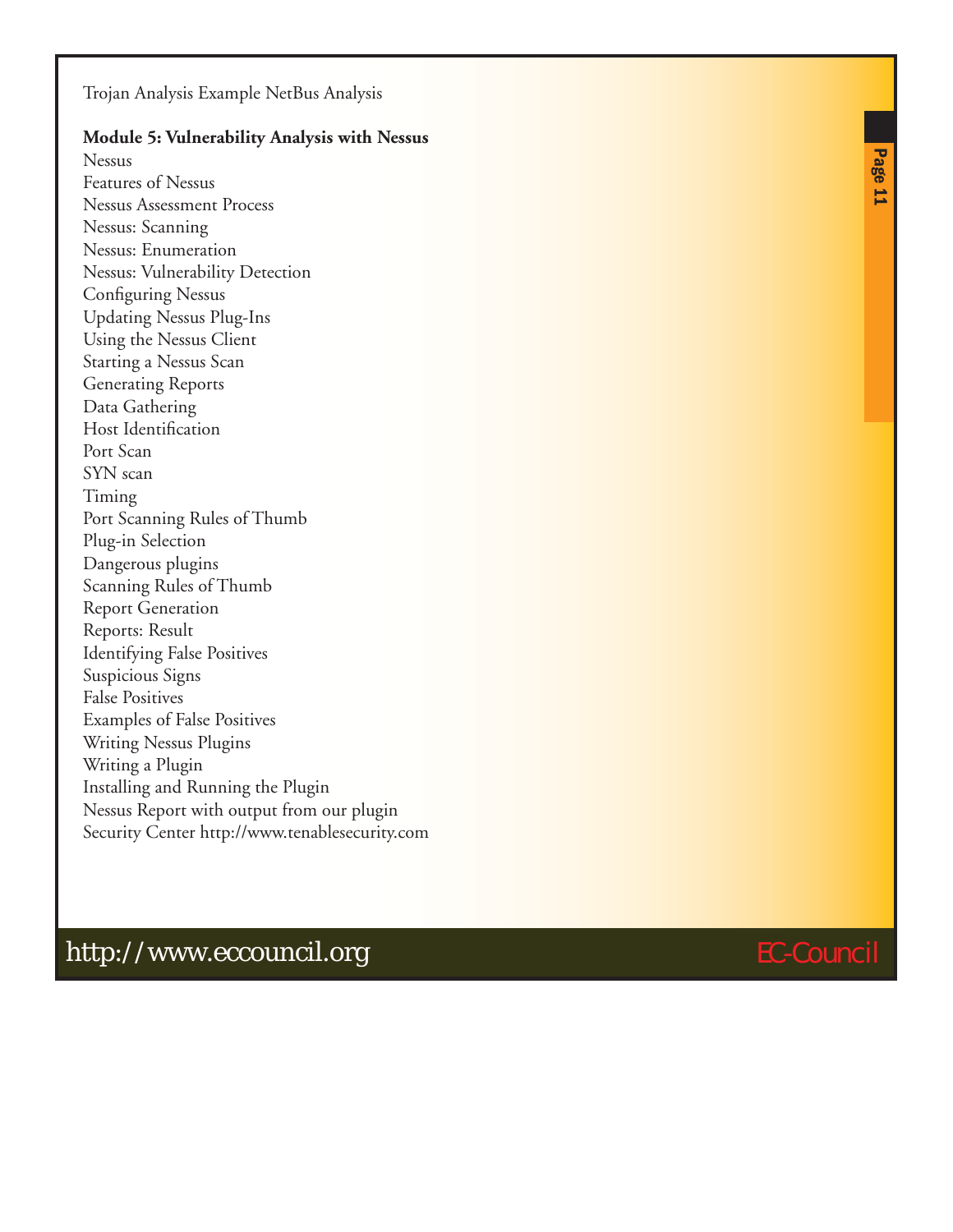#### **Module 6: Advanced Wireless Testing** Wireless Concepts Wireless Concepts 802.11 Types Core Issues with 802.11 What's the Difference? Other Types of Wireless Spread Spectrum Background Channels Access Point Service Set ID Default SSIDs **Chipsets** Wi-Fi Equipment Expedient Antennas Vulnerabilities to 802.1x and RADIUS Wired Equivalent Privacy Security - WEP Wired Equivalent Privacy Exclusive OR Encryption Process Chipping Sequence WEP Issues WEP - Authentication Phase WEP - Shared Key Authentication WEP - Association Phase WEP Flaws WEP Attack WEP: Solutions WEP Solution – 802.11i Wireless Security Technologies WPA Interim 802.11 Security **WPA** 802.1X Authentication and EAP EAP Types Cisco LEAP TKIP (Temporal Key Integrity Protocol)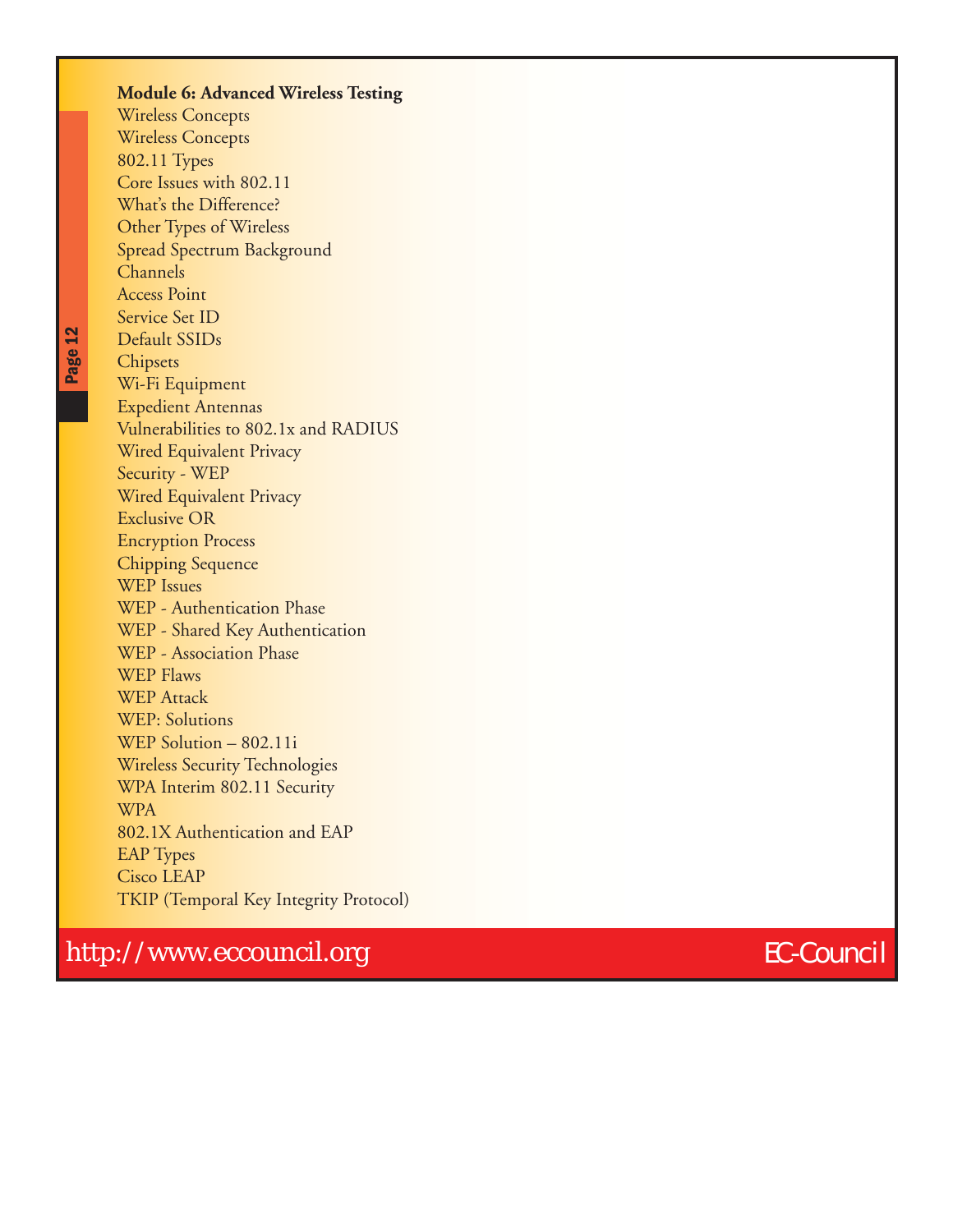Wireless Networks Testing Wireless Communications Testing Report Recommendations Wireless Attack Countermeasures Wireless Penetration Testing with Windows Attacks And Tools War Driving The Jargon – WarChalking WarPumpkin Wireless: Tools of the Trade Mapping with Kismet WarDriving with NetStumbler How NetStumbler Works? "Active" versus "Passive" WLAN Detection Disabling the Beacon Running NetStumbler Captured Data Using NetStumbler Filtering by Channels Airsnort WEPCrack Monkey-Jack How Monkey-Jack Works Before Monkey-Jack After Monkey-Jack AirCrack-ng How Does It Work? FMS and Korek Attacks Crack WEP Available Options Usage Examples Cracking WPA/WPA2 Passphrases Notes Determining Network Topology: Network View WarDriving and Wireless Penetration Testing with OS X What is the Difference between "Active" and "Passive" Sniffing? Using a GPS Attacking WEP Encryption with KisMAC



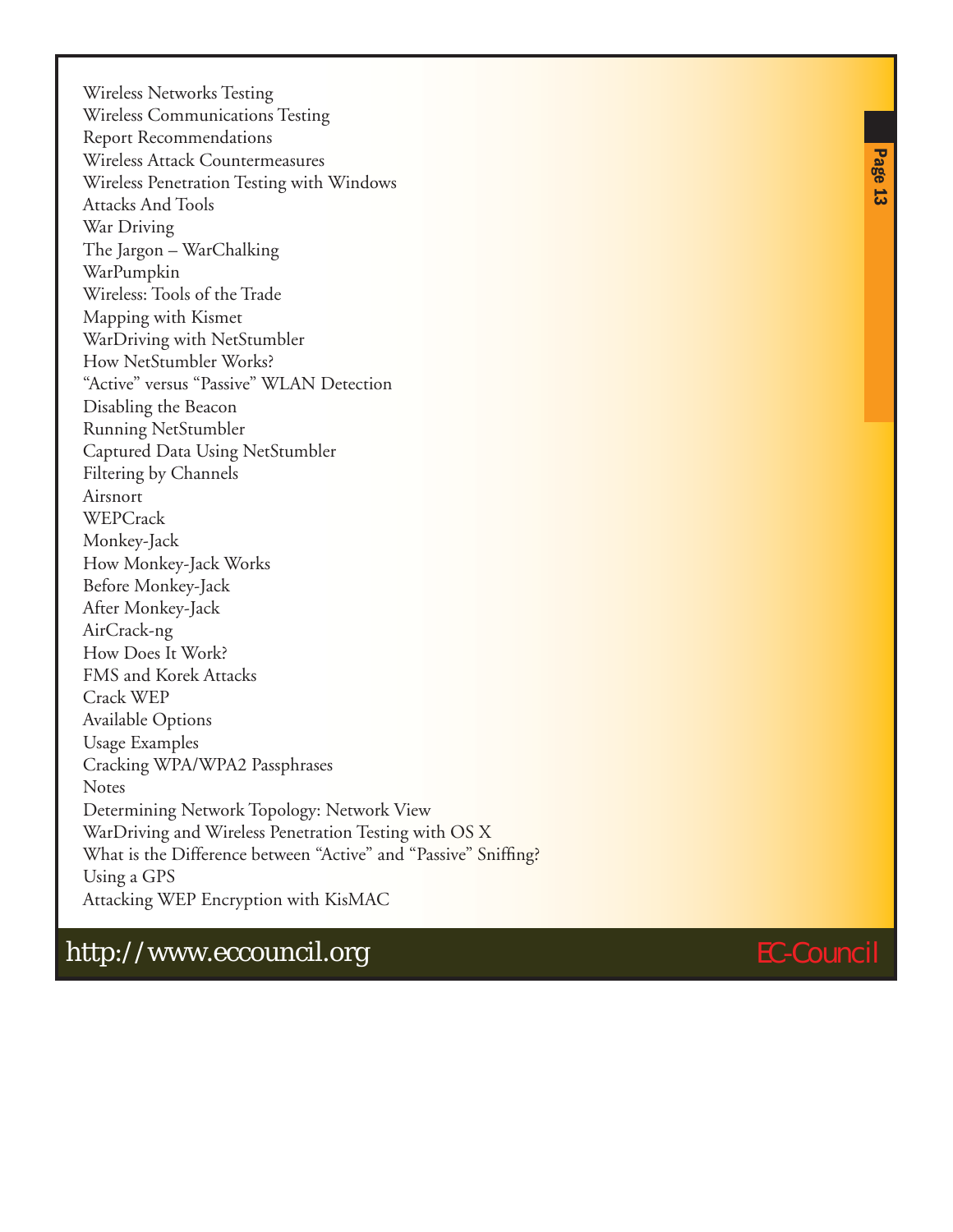Deauthenticating Clients Attacking WPA with KisMAC Brute-force Attacks Against 40-bit WEP Wordlist Attacks Mapping WarDrives with StumbVerter MITM Attack basics MITM Attack Design MITM Attack Variables Hardware for the Attack Antennas, Amps, WiFi Cards Wireless Network Cards Choosing the Right Antenna Amplifying the Wireless Signal Identify and Compromise the Target Access Point Compromising the Target Crack the WEP key Aircrack-ng Cracked the WEP Key The MITM Attack Laptop Configuration IP Forwarding and NAT Using Iptables Installing Iptables and IP Forwarding Establishing the NAT Rules Dnsmasq Configuring Dnsmasq Apache Web Servers Virtual Directories Clone the Target Access Point and Begin the Attack Start the Wireless Interface Deauthenticate Clients Connected to the Target Access Point Wait for the Client to Associate to Your Access Point Spoof the Application Modify the Page Example Page Login/php page Redirect Web Traffic Using Dnsmasq

**Module 7: Designing a DMZ** Introduction DMZ Concepts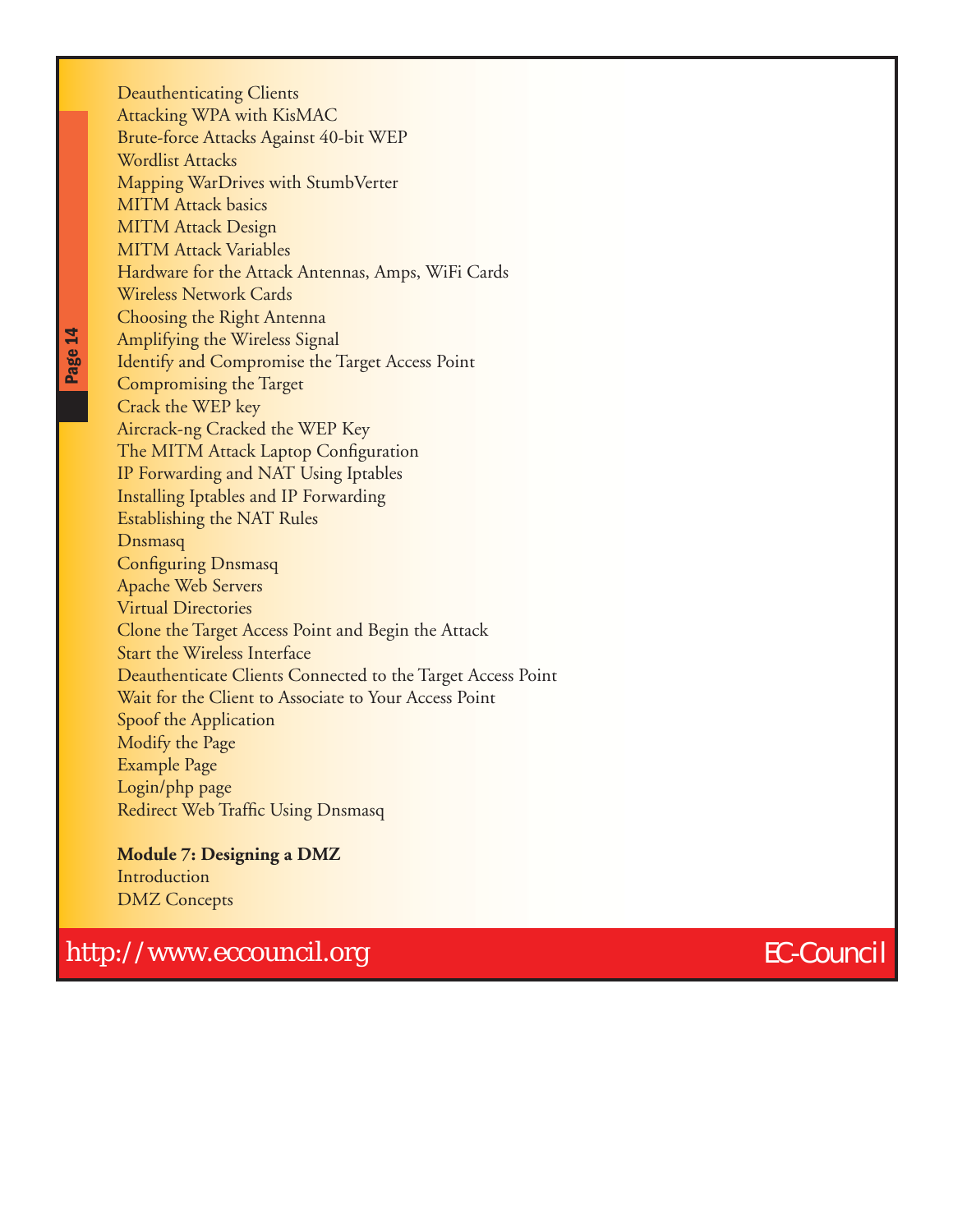Multitiered Firewall With a DMZ Flow DMZ Design Fundamentals Advanced Design Strategies Designing Windows DMZ Designing Windows DMZ Precautions for DMZ Setup Security Analysis for the DMZ Designing Sun Solaris DMZ Placement of Servers Advanced Implementation of a Solaris DMZ Server Solaris DMZ Servers in a Conceptual Highly Available Configuration Private and Public Network Firewall Ruleset DMA Server Firewall Ruleset Solaris DMZ System Design Disk Layout and Considerations Designing Wireless DMZ Placement of Wireless Equipment Access to DMZ and Authentication Considerations Wireless DMZ Components Wireless DMZ Using RADIUS to Authenticate Users WLAN DMZ Security Best-Practices DMZ Router Security Best-Practice DMZ Switch Security Best-Practice Six Ways to Stop Data Leaks Reconnex

#### **Module 8: Snort Analysis**

Snort Overview Modes of Operation Features of Snort Configuring Snort Variables Preprocessors Output Plugins Rules Working of Snort Initializing Snort

# http://www.eccouncil.org extends the extension of the EC-Council

Page 15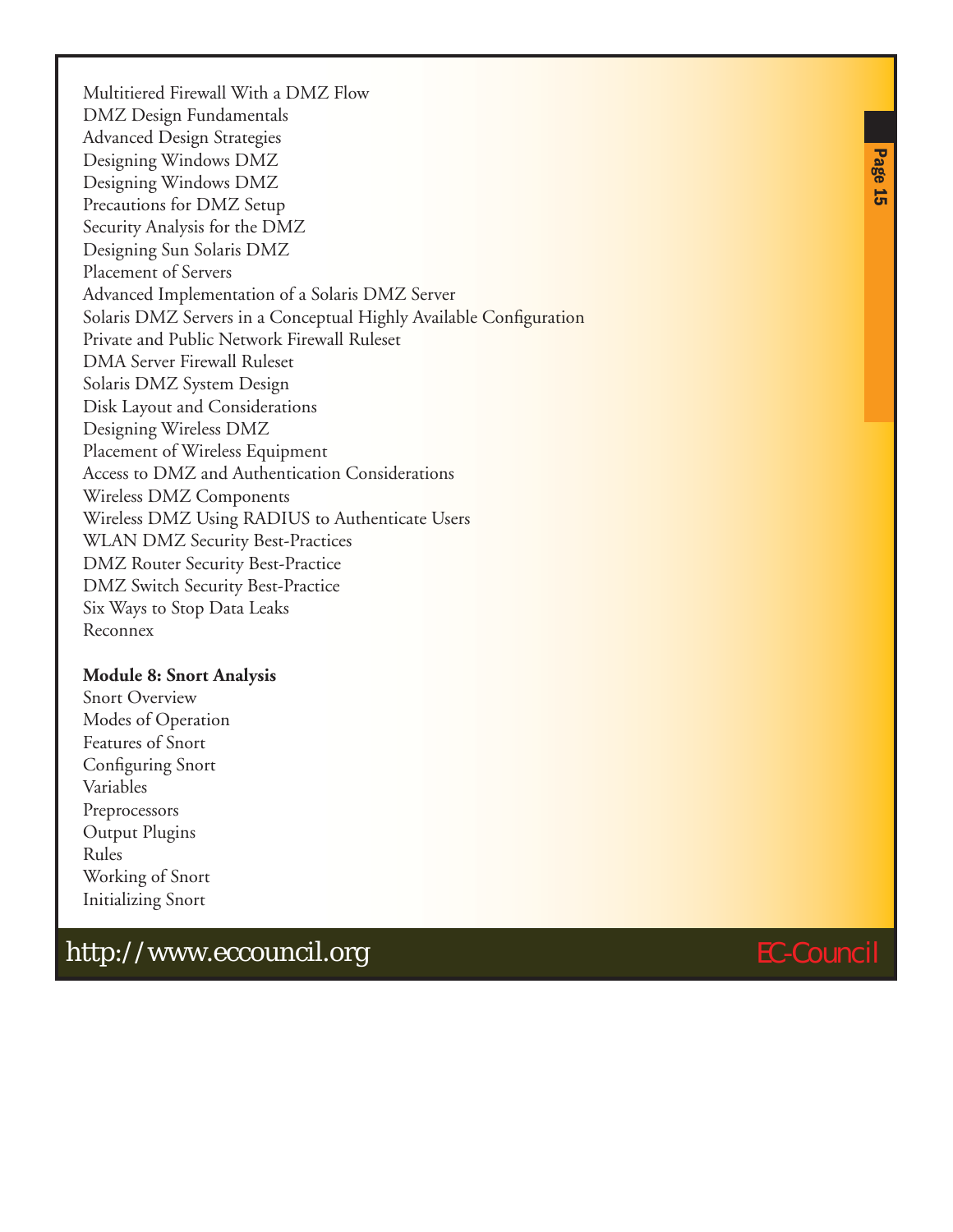Signal Handlers Parsing the Configuration File Decoding Possible Decoders Preprocessing **Detection** Content Matching Content-Matching Functions The Stream4 Preprocessor Inline Functionality Writing Snort Rules Snort Rule Header Snort Rule Header: Actions Snort Rule Header: Other Fields IP Address Negation Rule IP Address Filters Port Numbers Direction Operator Rule Options Activate/Dynamic Rules Meta-Data Rule Options: msg Reference Keyword sid/rev Keyword Classtype Keyword Payload Detection Rule Options: content Modifier Keywords Offset/depth Keyword Uricontent keyword fragoffset keyword ttl keyword id keyword flags keyword itype keyword : icmp id Writing Good Snort Rules Sample Rule to Catch Metasploit Buffer Overflow Exploit Tool for writing Snort rules: IDS Policy Manager Subscribe to Snort Rules

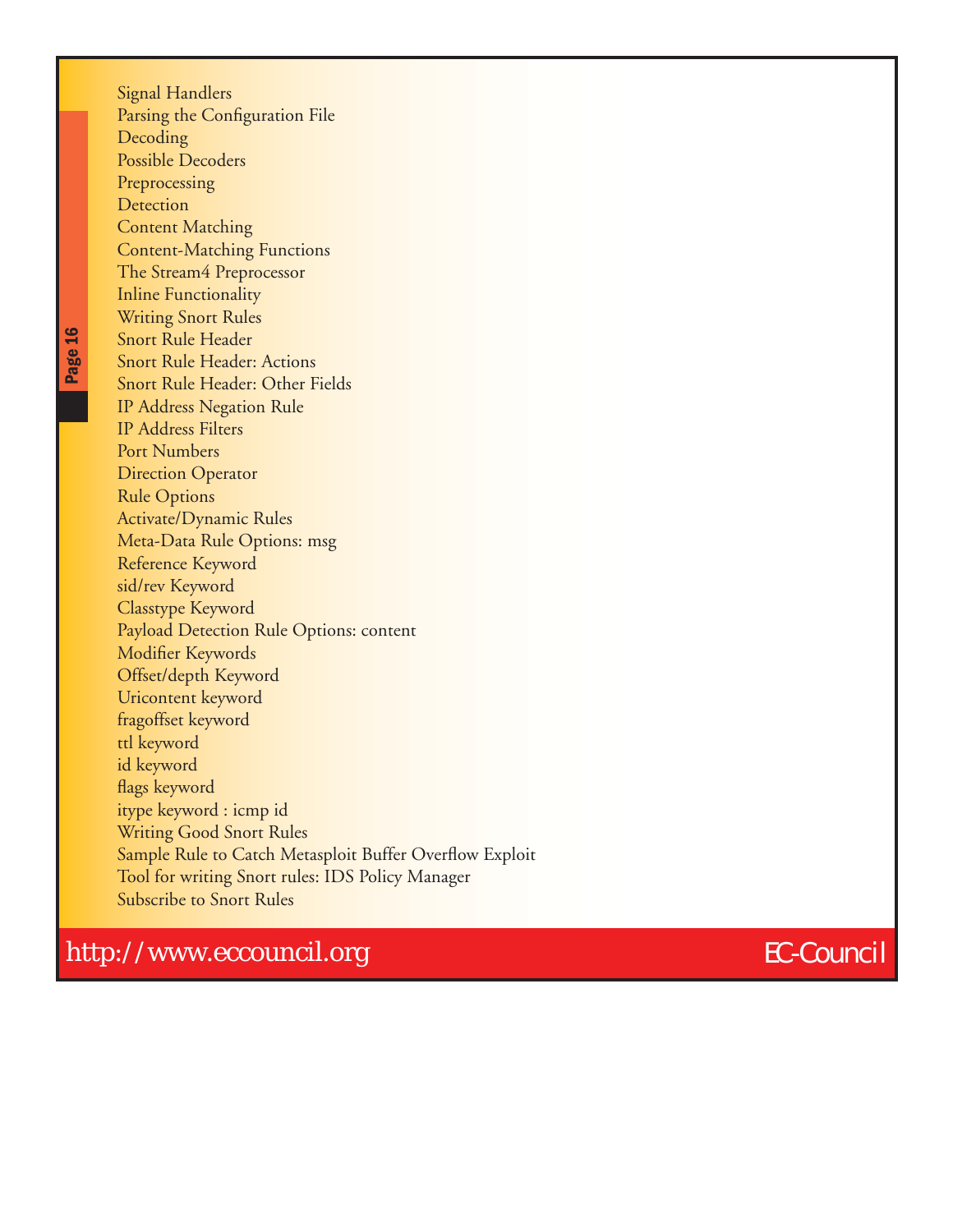Honeynet Security Console Tool Key Features

#### **Module 9: Log Analysis**

Introduction to Logs Types of Logs Events that Need to be Logged What to Look Out For in Logs W3C Extended Log File Format Automated Log Analysis Approaches Log Shipping Analyzing Syslog Syslog Setting up a Syslog Syslog: Enabling Message Logging Main Display Window Configuring Kiwi Syslog to Log to a MS SQL Database Configuring Ethereal to Capture Syslog Messages Sending Log Files via email Configuring Cisco Router for Syslog Configuring DLink Router for Syslog Configuring Cisco PIX for Syslog Configuring an Intertex / Ingate/ PowerBit/ SurfinBird ADSL router Configuring a LinkSys wireless VPN Router Configuring a Netgear ADSL Firewall Router Analyzing Web Server Logs Apache Web Server Log **AWStats** Configuring AWStats for IIS Log Processing in AWStats Analyzing Router Logs Router Logs Analyzing Wireless Network Devices Logs Wireless Traffic Log Analyzing Windows Logs Configuring Firewall Logs in Local Windows System Viewing Local Windows Firewall Log

# Page 17

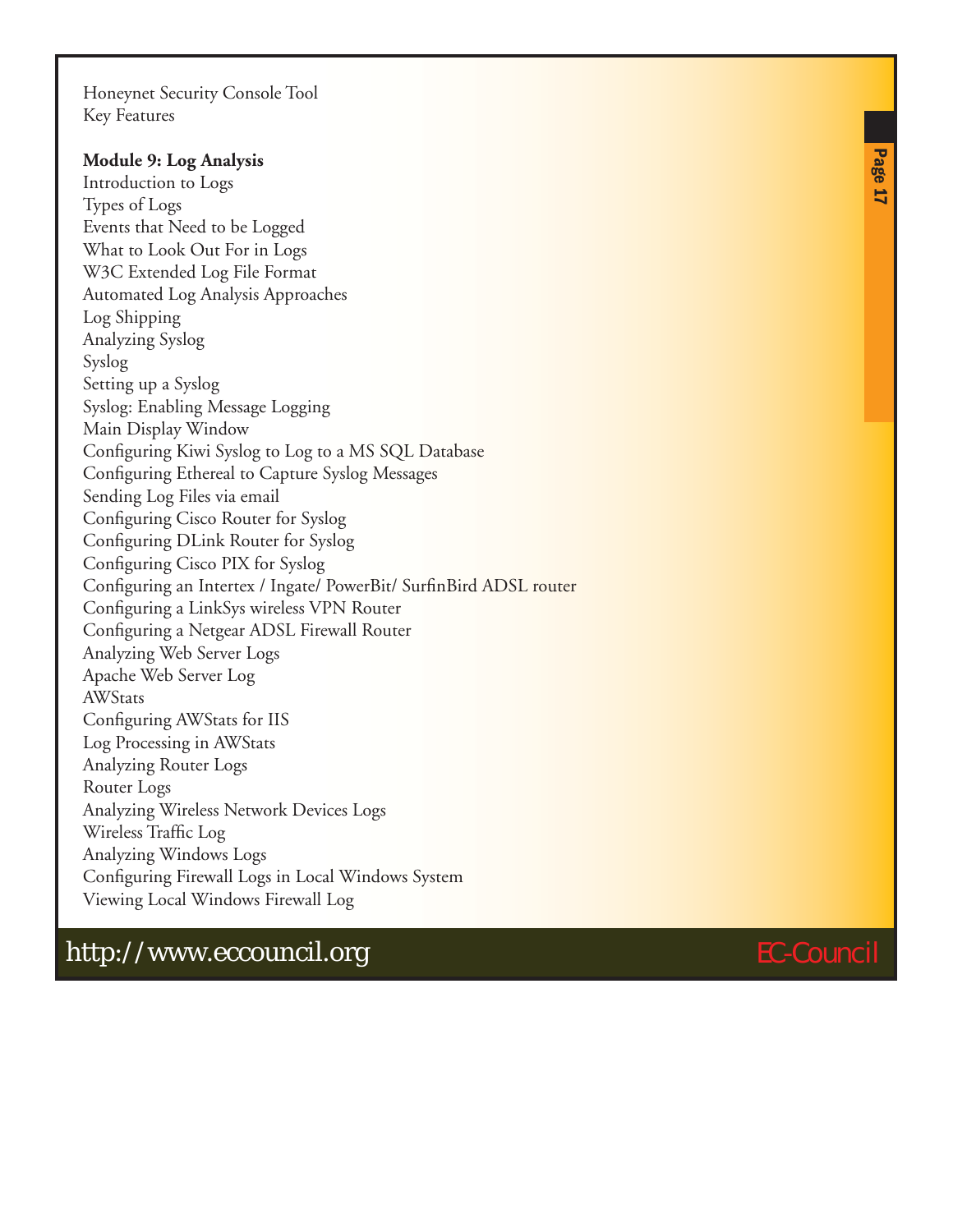Viewing Windows Event Log AAnalyzing Linux Logs iptables Log Prefixing with iptables Firewall Log Analysis with grep Analyzing SQL Server Logs SQL Database Log ApexSQL Log Configuring ApexSQL Log Analyzing VPN Server Logs VPN Client Log Analyzing Firewall Logs Why Firewall Logs are Important Firewall Log Sample ManageEngine Firewall Analyzer Installing Firewall Analyzer Viewing Firewall Analyzer Reports Firewall Analyzer Log Reports Analyzing IDS Logs SnortALog IDS Log Sample Analyzing DHCP Logs DHCP Log NTP Configuration Time Synchronization and Logging NTP Overview NTP Client Configuration Configuring an NTP client using the Client Manager Configuring an NTP Server NTP: Setting Local Date and Time Log Analysis Tools All-Seeing Eye Tool: Event Log Tracker Network Sniffer Interface Test Tool Syslog Manager 2.0.1 Sawmill WALLWATCHER Log Alert Tools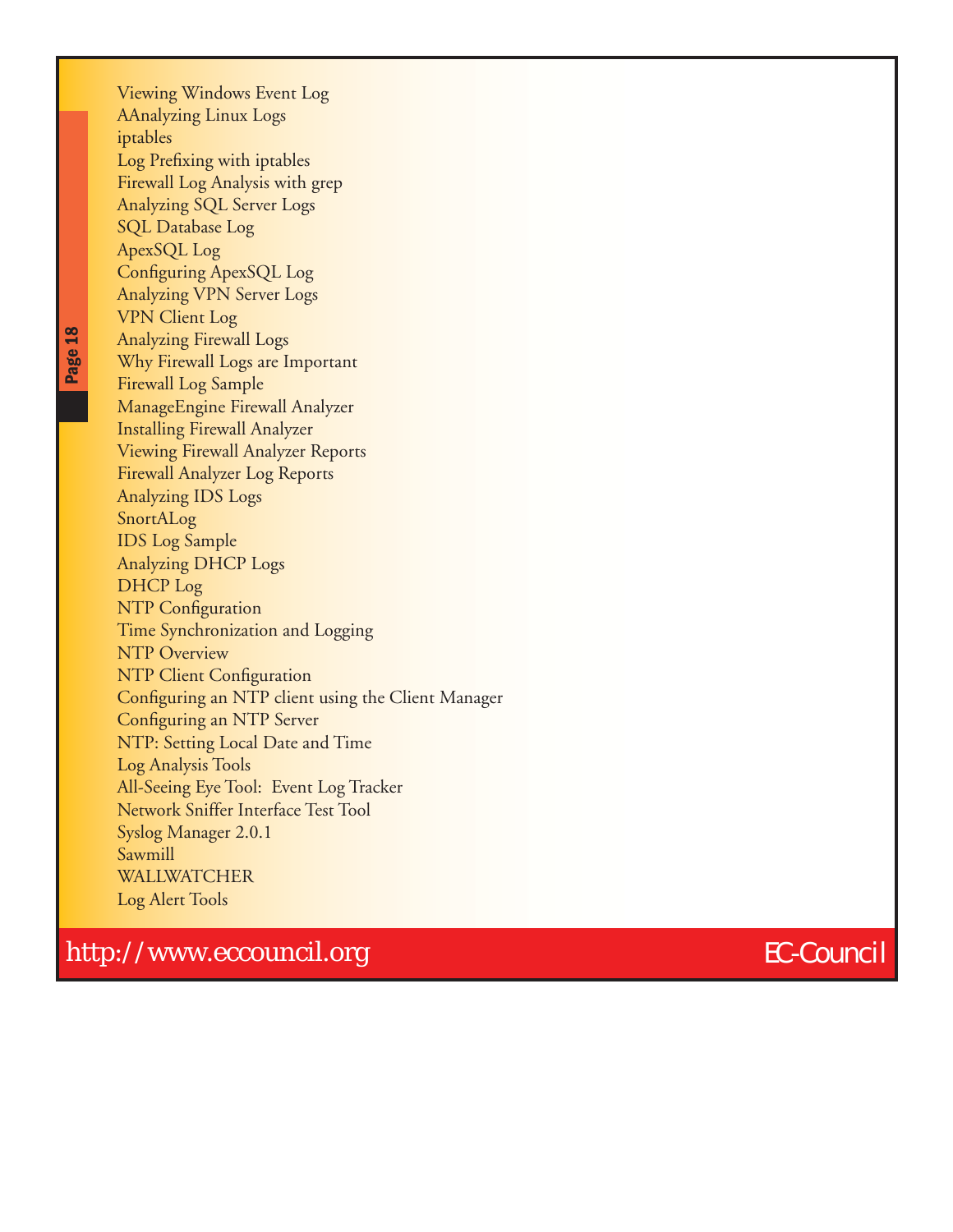Network Eagle Monitor Network Eagle Monitor: Features SQL Server Database Log Navigator What Log Navigator does? How Does Log Navigator Work? Snortsnarf Types of Snort Alarms ACID (Analysis Console for Intrusion Databases)

#### **Module 10: Advanced Exploits and Tools**

Common Vulnerabilities Buffer Overflows Revisited Smashing the Stack for Fun and Profit Smashing the Heap for Fun and Profit Format Strings for Chaos and Mayhem The Anatomy of an Exploit Vulnerable code Shellcoding Shellcode Examples Delivery Code Delivery Code: Example Linux Exploits Versus Windows Windows Versus Linux Tools of the Trade: Debuggers Tools of the Trade: GDB Tools of the Trade: Metasploit Metasploit Frame work User-Interface Modes Metasploit: Environment Environment: Global Environment Environment: Temporary Environment Metasploit: Options Metasploit: Commands Metasploit: Launching the Exploit MetaSploit: Advanced Features Tools of the Trade: Canvas Tools of the Trade: CORE Impact

# http://www.eccouncil.org extends the extension of the EC-Council

Page 19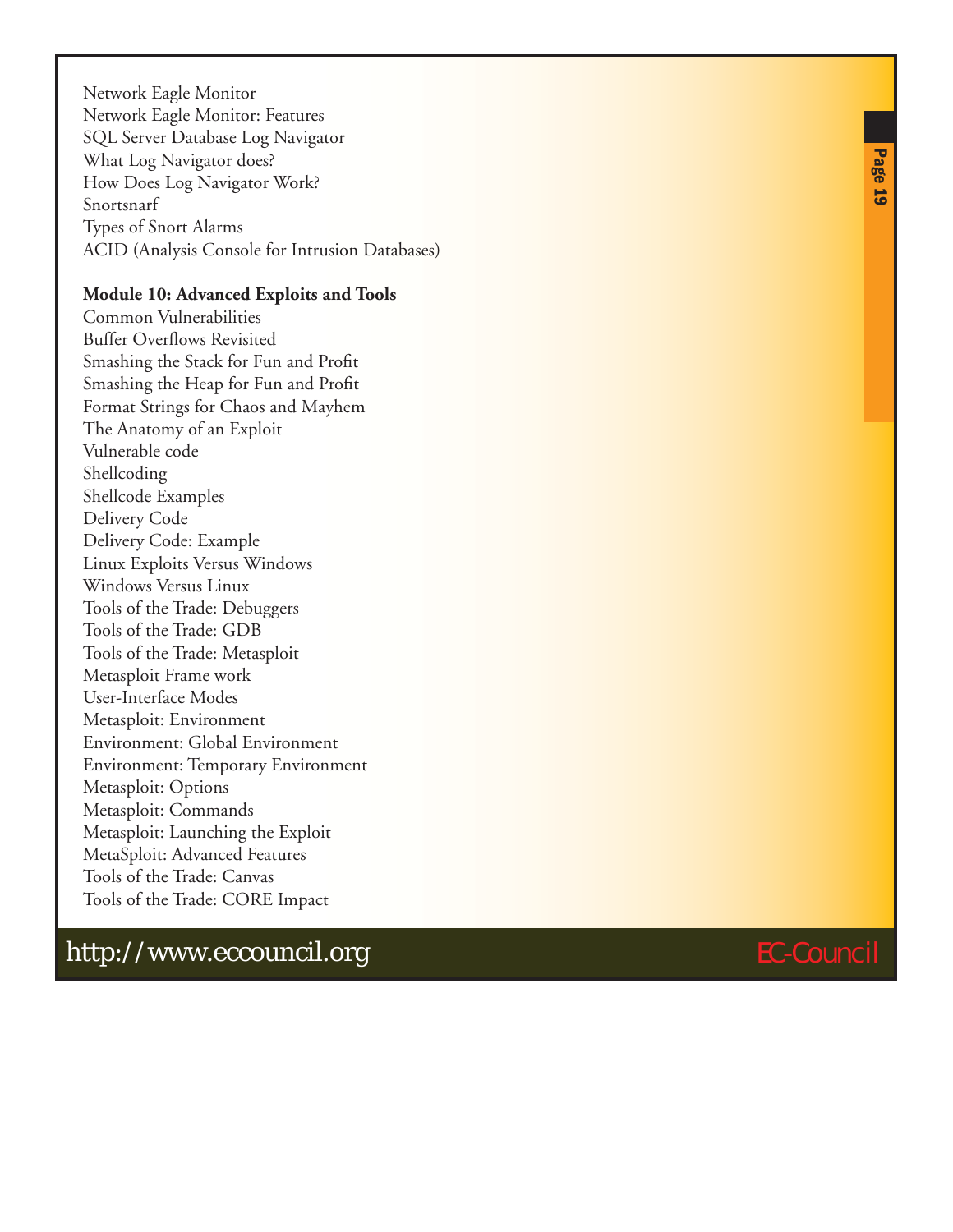IMPACT Industrializes Penetration Testing Ways to Use CORE IMPACT Other IMPACT Benefits ANATOMY OF A REAL-WORLD ATTACK CLIENT SIDE EXPLOITS Impact Demo Lab

#### **Module 11: Penetration Testing Methodologies**

**Module 12: Customers and Legal Agreements**

**Module 13: Rules of Engagement**

**Module 14: Penetration Testing Planning and Scheduling**

**Module 15: Pre Penetration Testing Checklist**

**Module 16: Information Gathering**

**Module 17: Vulnerability Analysis**

**Module 18: External Penetration Testing**

**Module 19: Internal Network Penetration Testing**

**Module 20: Routers and Switches Penetration Testing**

**Module 21: Firewall Penetration Testing**

**Module 22: IDS Penetration Testing**

**Module 23: Wireless Network Penetration Testing**

**Module 24: Denial of Service Penetration Testing**

**Module 25: Password Cracking Penetration Testing**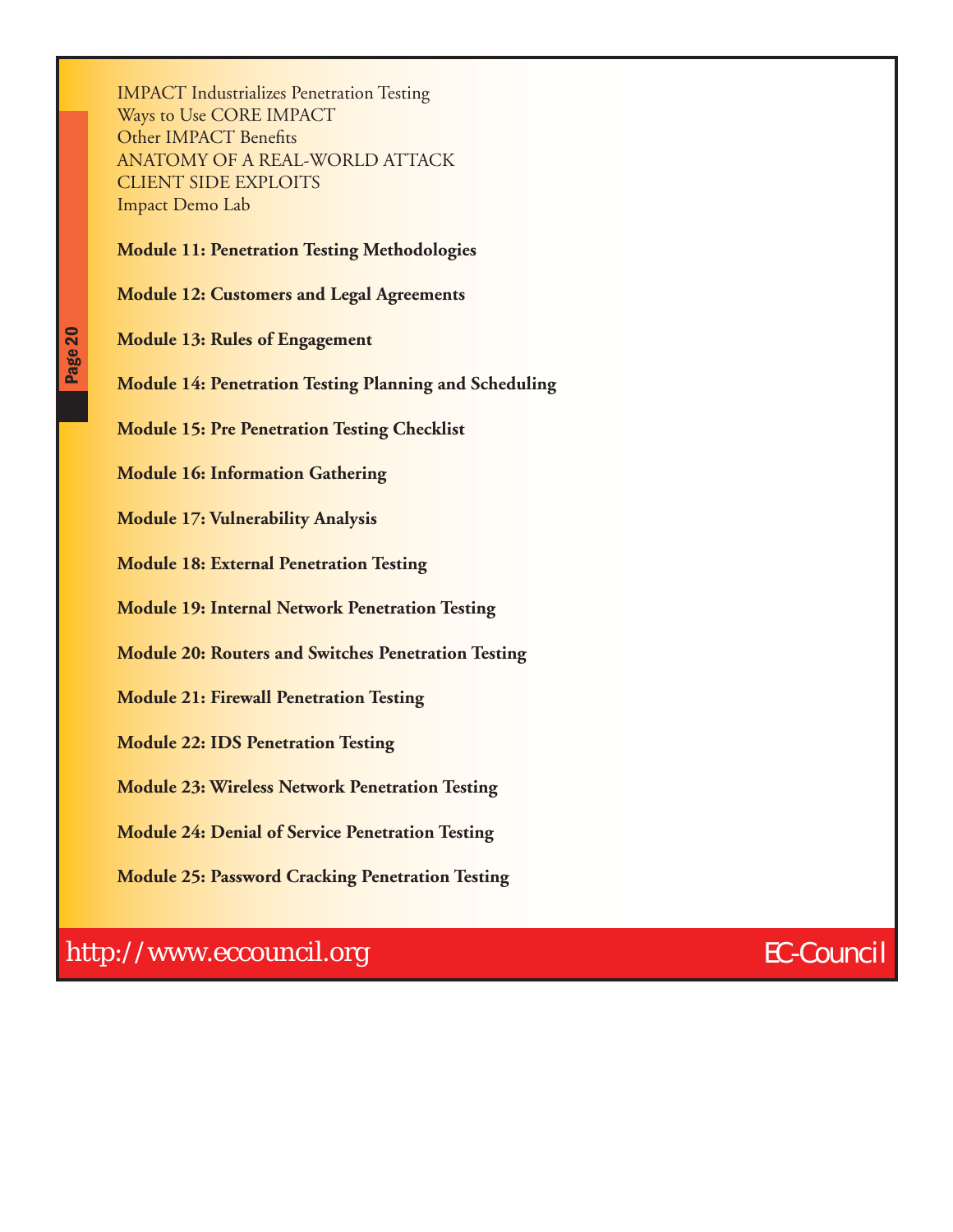**Module 26: Social Engineering Penetration Testing**

- **Module 27: Stolen Laptop, PDAs and Cell phones Penetration Testing**
- **Module 28: Application Penetration Testing**

**Module 29: Physical Security Penetration Testing**

**Module 30: Database Penetration testing**

**Module 31: VoIP Penetration Testing**

**Module 32: VPN Penetration Testing**

**Module 33: War Dialing**

**Module 34: Virus and Trojan Detection**

**Module 35: Log Management Penetration Testing**

**Module 36: File Integrity Checking**

**Module 37: Blue Tooth and Hand held Device Penetration Testing**

**Module 38: Telecommunication and Broadband Communication Penetration Testing**

**Module 39: Email Security Penetration Testing**

**Module 40: Security Patches Penetration Testing**

**Module 41: Data Leakage Penetration Testing**

**Module 42: Penetration Testing Deliverables and Conclusion**

**Module 43: Penetration Testing Report and Documentation Writing**

**Module 44: Penetration Testing Report Analysis**

http://www.eccouncil.org EC-Council



Page 21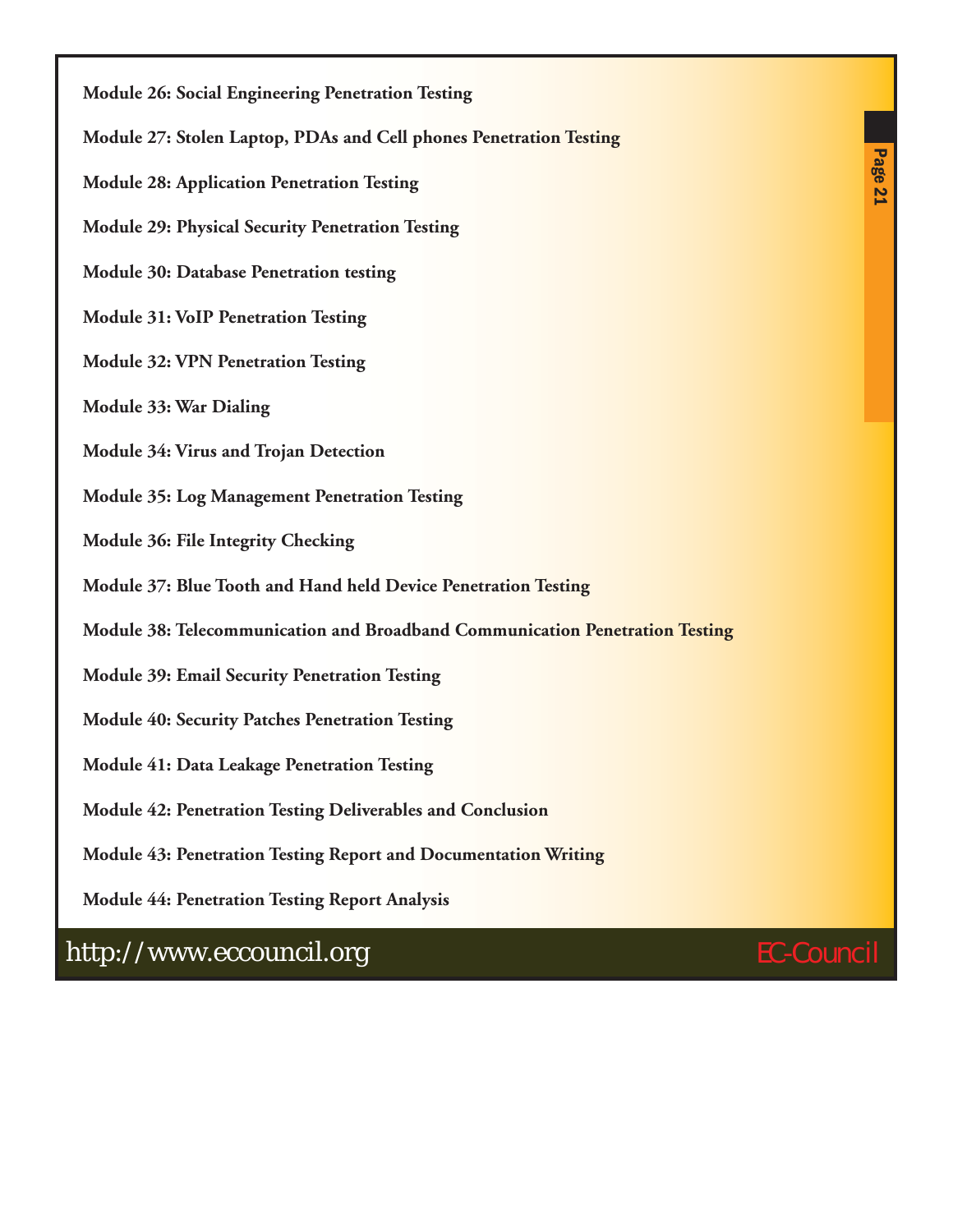#### **Module 45: Post Testing Actions**

**Module 46: Ethics of a Licensed Penetration Tester**

**Module 47: Standards and Compliance**